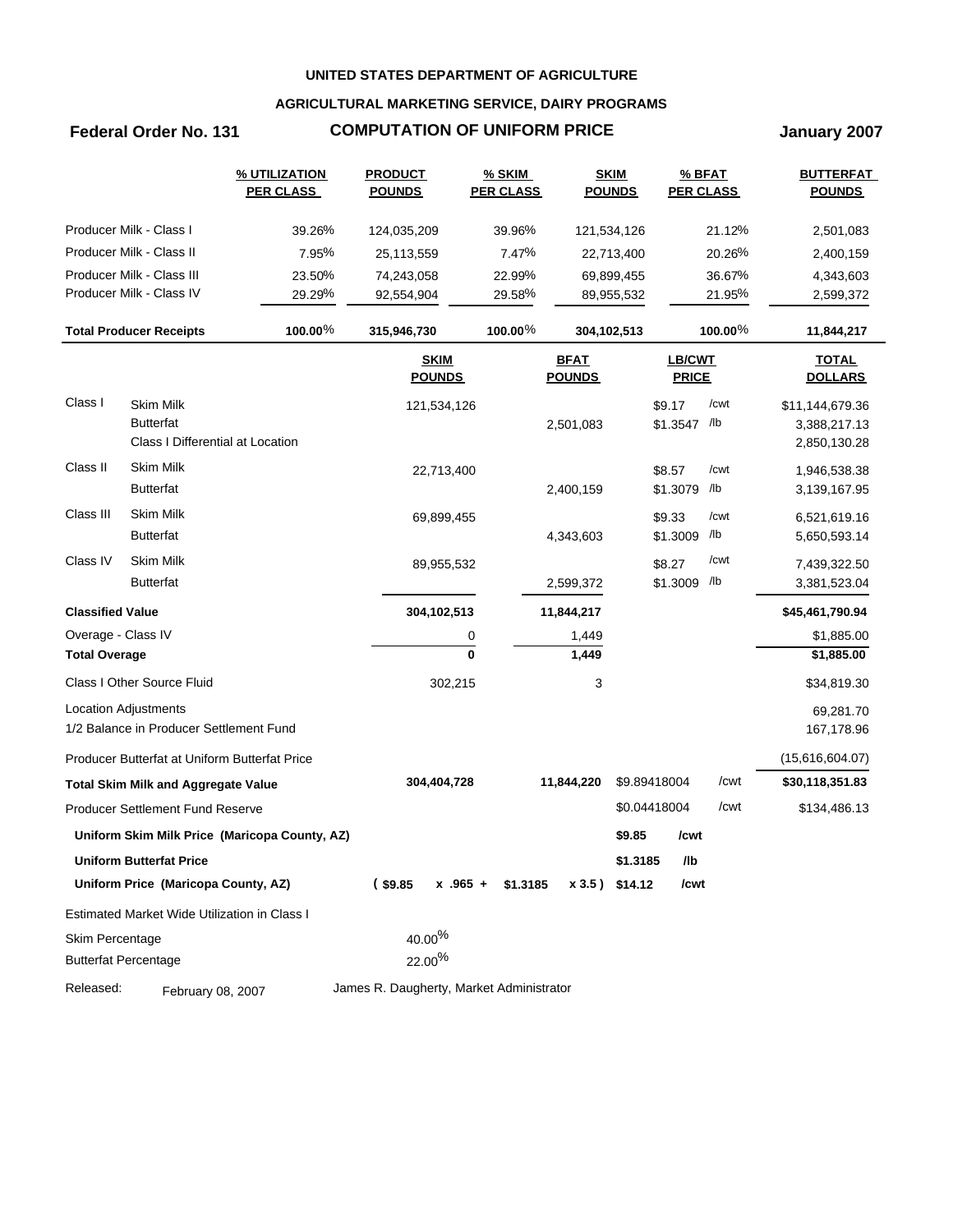### **AGRICULTURAL MARKETING SERVICE, DAIRY PROGRAMS**

# **Federal Order No. 131 COMPUTATION OF UNIFORM PRICE February 2007**

|                             |                                               | % UTILIZATION<br><b>PER CLASS</b>             | <b>PRODUCT</b><br><b>POUNDS</b>          | <b>% SKIM</b><br><b>PER CLASS</b> |                              | <b>SKIM</b><br><b>POUNDS</b> | % BFAT<br><b>PER CLASS</b>    |         | <b>BUTTERFAT</b><br><b>POUNDS</b> |
|-----------------------------|-----------------------------------------------|-----------------------------------------------|------------------------------------------|-----------------------------------|------------------------------|------------------------------|-------------------------------|---------|-----------------------------------|
|                             | Producer Milk - Class I                       | 36.82%                                        | 110,723,487                              | 37.46%                            |                              | 108,522,760                  |                               | 20.02%  | 2,200,727                         |
|                             | Producer Milk - Class II                      | 8.18%                                         | 24,590,277                               | 7.75%                             |                              | 22,446,280                   |                               | 19.51%  | 2,143,997                         |
|                             | Producer Milk - Class III                     | 22.11%                                        | 66,480,599                               | 21.60%                            |                              | 62,575,281                   |                               | 35.53%  | 3,905,318                         |
|                             | Producer Milk - Class IV                      | 32.89%                                        | 98,896,270                               | 33.19%                            |                              | 96, 154, 335                 |                               | 24.94%  | 2,741,935                         |
|                             | <b>Total Producer Receipts</b>                | 100.00 $%$                                    | 300,690,633                              | 100.00 $%$                        |                              | 289,698,656                  |                               | 100.00% | 10,991,977                        |
|                             |                                               |                                               | <b>SKIM</b><br><b>POUNDS</b>             |                                   | <b>BFAT</b><br><b>POUNDS</b> |                              | <b>LB/CWT</b><br><b>PRICE</b> |         | <b>TOTAL</b><br><b>DOLLARS</b>    |
| Class I                     | <b>Skim Milk</b>                              |                                               | 108,522,760                              |                                   |                              |                              | \$9.19                        | /cwt    | \$9,973,241.64                    |
|                             | <b>Butterfat</b>                              |                                               |                                          |                                   | 2,200,727                    |                              | \$1.2906 /lb                  |         | 2,840,258.26                      |
|                             | Class I Differential at Location              |                                               |                                          |                                   |                              |                              |                               |         | 2,544,341.35                      |
| Class II                    | Skim Milk                                     |                                               | 22,446,280                               |                                   |                              |                              | \$8.77                        | /cwt    | 1,968,538.76                      |
|                             | <b>Butterfat</b>                              |                                               |                                          |                                   | 2,143,997                    |                              | \$1.3182 /lb                  |         | 2,826,216.85                      |
| Class III                   | Skim Milk                                     |                                               | 62,575,281                               |                                   |                              |                              | \$9.94                        | /cwt    | 6,219,982.94                      |
|                             | <b>Butterfat</b>                              |                                               |                                          |                                   | 3,905,318                    |                              | \$1.3112 /lb                  |         | 5,120,652.97                      |
| Class IV                    | Skim Milk                                     |                                               | 96, 154, 335                             |                                   |                              |                              | \$8.42                        | /cwt    | 8,096,195.01                      |
|                             | <b>Butterfat</b>                              |                                               |                                          |                                   | 2,741,935                    |                              | \$1.3112 /lb                  |         | 3,595,225.18                      |
| <b>Classified Value</b>     |                                               |                                               | 289,698,656                              |                                   | 10,991,977                   |                              |                               |         | \$43,184,652.96                   |
| Overage - Class II          |                                               |                                               |                                          | 0                                 | 1,989                        |                              |                               |         | \$2,621.90                        |
| <b>Total Overage</b>        |                                               |                                               |                                          | 0                                 | 1,989                        |                              |                               |         | \$2,621.90                        |
| Inventory - Class II        |                                               |                                               |                                          | 0                                 | 2,318                        |                              |                               |         | \$40.10                           |
| Inventory - Class III       |                                               |                                               |                                          | 0                                 | 5,833                        |                              |                               |         | 60.08                             |
| <b>Total Inventory</b>      |                                               |                                               |                                          | $\mathbf 0$                       | 8,151                        |                              |                               |         | \$100.18                          |
|                             | Class I Other Source Fluid                    |                                               | 208,617                                  |                                   | 1                            |                              |                               |         | \$24,075.72                       |
|                             | <b>Location Adjustments</b>                   |                                               |                                          |                                   |                              |                              |                               |         | 70,754.20                         |
|                             | 1/2 Balance in Producer Settlement Fund       |                                               |                                          |                                   |                              |                              |                               |         | 187,015.66                        |
|                             | Producer Butterfat at Uniform Butterfat Price |                                               |                                          |                                   |                              |                              |                               |         | (14, 432, 467.11)                 |
|                             | <b>Total Skim Milk and Aggregate Value</b>    |                                               | 289,907,273                              |                                   | 10,991,978                   |                              | \$10.01587618                 | /cwt    | \$29,036,753.51                   |
|                             | Producer Settlement Fund Reserve              |                                               |                                          |                                   |                              | \$0.04587618                 |                               | /cwt    | \$132,998.38                      |
|                             |                                               | Uniform Skim Milk Price (Maricopa County, AZ) |                                          |                                   |                              | \$9.97                       | /cwt                          |         |                                   |
|                             | <b>Uniform Butterfat Price</b>                |                                               |                                          |                                   |                              | \$1.3130                     | /lb                           |         |                                   |
|                             | Uniform Price (Maricopa County, AZ)           |                                               | $(*9.97)$                                | $x.965 +$<br>\$1.3130             |                              | x 3.5) \$14.22               | /cwt                          |         |                                   |
|                             | Estimated Market Wide Utilization in Class I  |                                               |                                          |                                   |                              |                              |                               |         |                                   |
| Skim Percentage             |                                               |                                               | $40.00\%$                                |                                   |                              |                              |                               |         |                                   |
| <b>Butterfat Percentage</b> |                                               |                                               | 21.00%                                   |                                   |                              |                              |                               |         |                                   |
| Released:                   | March 09, 2007                                |                                               | James R. Daugherty, Market Administrator |                                   |                              |                              |                               |         |                                   |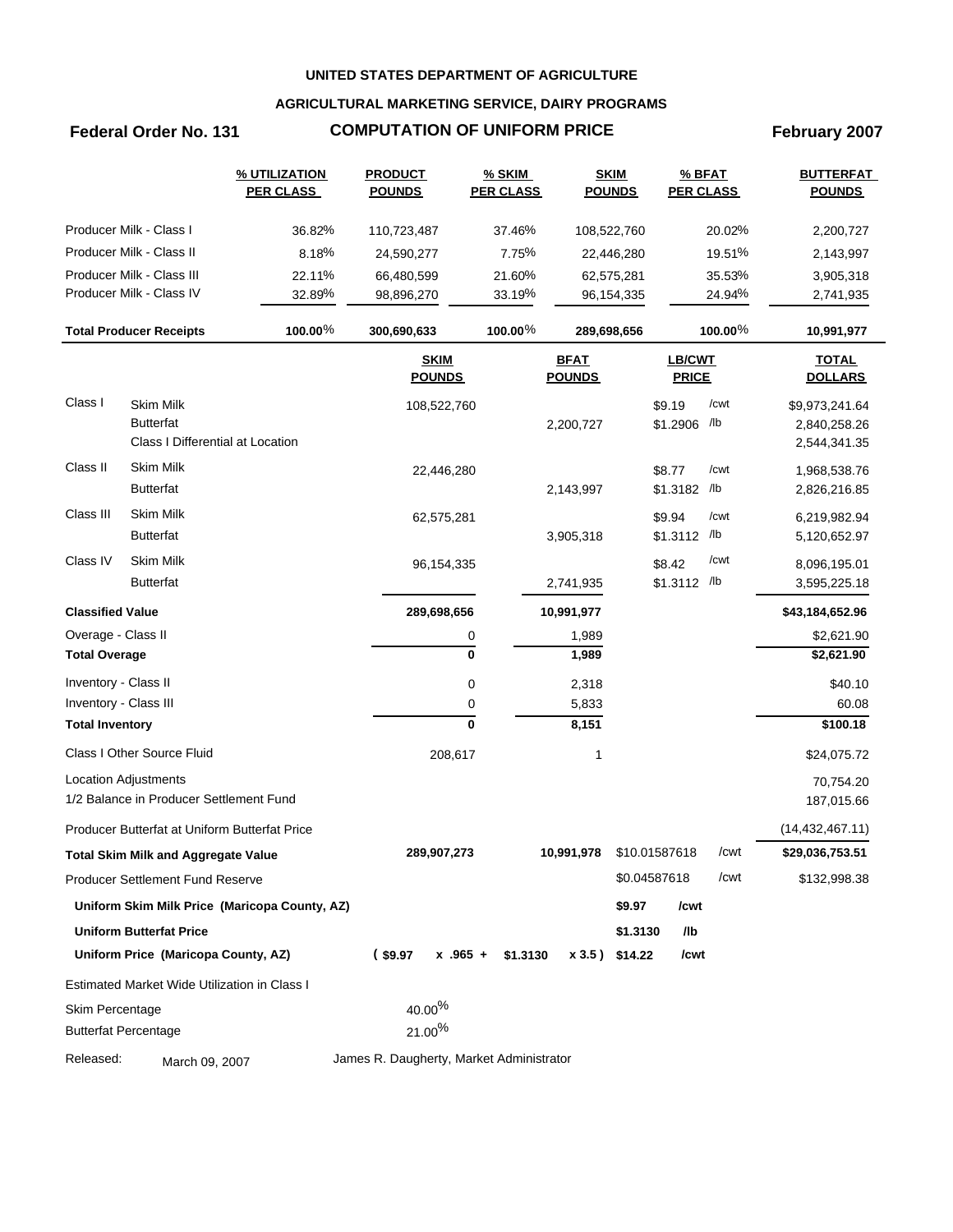### **AGRICULTURAL MARKETING SERVICE, DAIRY PROGRAMS**

## **Federal Order No. 131 COMPUTATION OF UNIFORM PRICE March 2007**

|                         |                                                      | % UTILIZATION<br><b>PER CLASS</b>             | <b>PRODUCT</b><br><b>POUNDS</b>          | <b>% SKIM</b><br><b>PER CLASS</b> | <b>POUNDS</b>                | <b>SKIM</b>   | % BFAT<br><b>PER CLASS</b>    |            | <b>BUTTERFAT</b><br><b>POUNDS</b> |
|-------------------------|------------------------------------------------------|-----------------------------------------------|------------------------------------------|-----------------------------------|------------------------------|---------------|-------------------------------|------------|-----------------------------------|
|                         | Producer Milk - Class I                              | 34.49%                                        | 120,599,895                              | 35.06%                            | 118,231,600                  |               |                               | 19.01%     | 2,368,295                         |
|                         | Producer Milk - Class II                             | 9.43%                                         | 32,966,230                               | 8.95%                             |                              | 30,160,703    |                               | 22.51%     | 2,805,527                         |
|                         | Producer Milk - Class III                            | 27.04%                                        | 94,531,681                               | 26.40%                            |                              | 89,007,769    |                               | 44.33%     | 5,523,912                         |
|                         | Producer Milk - Class IV                             | 29.04%                                        | 101,525,952                              | 29.59%                            |                              | 99,762,818    |                               | 14.15%     | 1,763,134                         |
|                         | <b>Total Producer Receipts</b>                       | $100.00\%$                                    | 349,623,758                              | 100.00%                           | 337,162,890                  |               |                               | 100.00 $%$ | 12,460,868                        |
|                         |                                                      |                                               | <b>SKIM</b><br><b>POUNDS</b>             |                                   | <b>BFAT</b><br><b>POUNDS</b> |               | <b>LB/CWT</b><br><b>PRICE</b> |            | <b>TOTAL</b><br><b>DOLLARS</b>    |
| Class I                 | <b>Skim Milk</b>                                     |                                               | 118,231,600                              |                                   |                              |               | \$10.00                       | /cwt       | \$11,823,160.00                   |
|                         | <b>Butterfat</b><br>Class I Differential at Location |                                               |                                          |                                   | 2,368,295                    |               | \$1.3135 /lb                  |            | 3,110,755.48<br>2,768,894.73      |
| Class II                | <b>Skim Milk</b>                                     |                                               |                                          |                                   |                              |               |                               | /cwt       |                                   |
|                         | <b>Butterfat</b>                                     |                                               | 30,160,703                               |                                   | 2,805,527                    |               | \$9.07<br>\$1.3839            | /lb        | 2,735,575.75<br>3,882,568.82      |
| Class III               | Skim Milk                                            |                                               | 89,007,769                               |                                   |                              |               | \$10.64                       | /cwt       | 9,470,426.63                      |
|                         | <b>Butterfat</b>                                     |                                               |                                          |                                   | 5,523,912                    |               | \$1.3769 /lb                  |            | 7,605,874.43                      |
| Class IV                | Skim Milk                                            |                                               | 99,762,818                               |                                   |                              |               | \$9.21                        | /cwt       | 9,188,155.54                      |
|                         | <b>Butterfat</b>                                     |                                               |                                          |                                   | 1,763,134                    |               | \$1.3769 /lb                  |            | 2,427,659.20                      |
| <b>Classified Value</b> |                                                      |                                               | 337,162,890                              |                                   | 12,460,868                   |               |                               |            | \$53,013,070.58                   |
| Overage - Class II      |                                                      |                                               |                                          | 0                                 | 3,160                        |               |                               |            | \$4,373.12                        |
| Overage - Class IV      |                                                      |                                               | 14,309                                   |                                   | 1,686                        |               |                               |            | 3,639.31                          |
| <b>Total Overage</b>    |                                                      |                                               | 14,309                                   |                                   | 4,846                        |               |                               |            | \$8,012.43                        |
| Inventory - Class II    |                                                      |                                               | 338,716                                  |                                   | 9,605                        |               |                               |            | \$2,899.94                        |
| Inventory - Class III   |                                                      |                                               | 868,289                                  |                                   | 61,002                       |               |                               |            | 23,283.85                         |
| <b>Total Inventory</b>  |                                                      |                                               | 1,207,005                                |                                   | 70,607                       |               |                               |            | \$26,183.79                       |
|                         | <b>Class I Other Source Fluid</b>                    |                                               | 229,517                                  |                                   | 2                            |               |                               |            | \$28,348.02                       |
|                         | <b>Location Adjustments</b>                          |                                               |                                          |                                   |                              |               |                               |            | 70,496.27                         |
|                         | 1/2 Balance in Producer Settlement Fund              |                                               |                                          |                                   |                              |               |                               |            | 176,550.32                        |
|                         | Producer Butterfat at Uniform Butterfat Price        |                                               |                                          |                                   |                              |               |                               |            | (17,081,360.60)                   |
|                         | <b>Total Skim Milk and Aggregate Value</b>           |                                               | 337,392,407                              |                                   | 12,460,870                   | \$10.74158756 |                               | /cwt       | \$36,241,300.81                   |
|                         | <b>Producer Settlement Fund Reserve</b>              |                                               |                                          |                                   |                              | \$0.04158756  |                               | /cwt       | \$140,313.27                      |
|                         |                                                      | Uniform Skim Milk Price (Maricopa County, AZ) |                                          |                                   |                              | \$10.70       | /cwt                          |            |                                   |
|                         | <b>Uniform Butterfat Price</b>                       |                                               |                                          |                                   |                              | \$1.3708      | /lb                           |            |                                   |
|                         | Uniform Price (Maricopa County, AZ)                  |                                               | $($10.70 \times .965 +$                  | \$1.3708                          | x 3.5) \$15.12               |               | /cwt                          |            |                                   |
|                         | Estimated Market Wide Utilization in Class I         |                                               |                                          |                                   |                              |               |                               |            |                                   |
| Skim Percentage         |                                                      |                                               | 37.00%                                   |                                   |                              |               |                               |            |                                   |
|                         | <b>Butterfat Percentage</b>                          |                                               | $20.00\%$                                |                                   |                              |               |                               |            |                                   |
| Released:               | April 10, 2007                                       |                                               | James R. Daugherty, Market Administrator |                                   |                              |               |                               |            |                                   |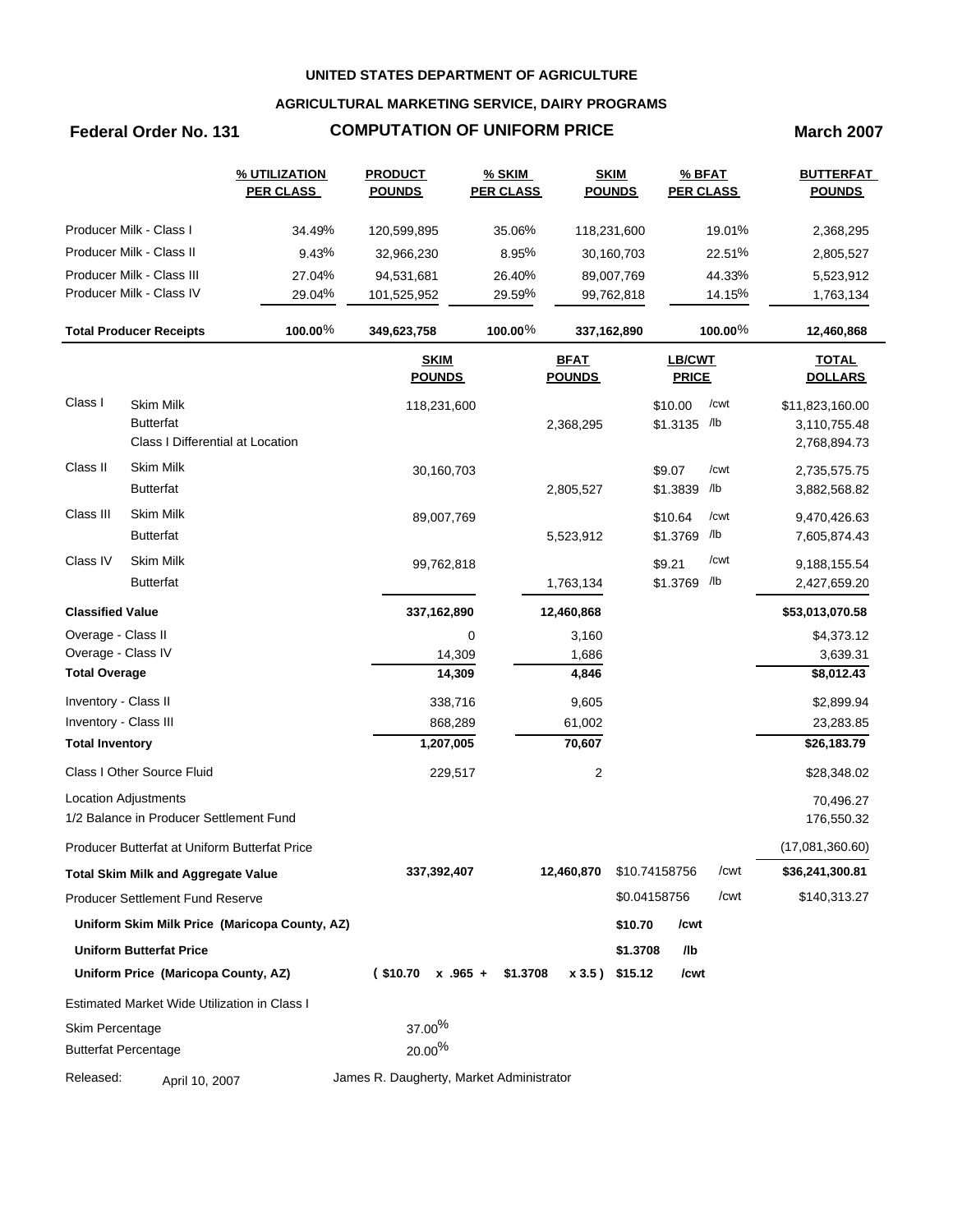### **AGRICULTURAL MARKETING SERVICE, DAIRY PROGRAMS**

# **Federal Order No. 131 COMPUTATION OF UNIFORM PRICE April 2007**

|                         |                                                                          | % UTILIZATION<br><b>PER CLASS</b>             | <b>PRODUCT</b><br><b>POUNDS</b>          | <b>% SKIM</b><br><b>PER CLASS</b> | <b>SKIM</b><br><b>POUNDS</b> |               | % BFAT<br><b>PER CLASS</b> |            | <b>BUTTERFAT</b><br><b>POUNDS</b>               |
|-------------------------|--------------------------------------------------------------------------|-----------------------------------------------|------------------------------------------|-----------------------------------|------------------------------|---------------|----------------------------|------------|-------------------------------------------------|
|                         | Producer Milk - Class I                                                  | 33.55%                                        | 114,765,680                              | 34.08%                            | 112,446,160                  |               |                            | 19.21%     | 2,319,520                                       |
|                         | Producer Milk - Class II                                                 | 9.32%                                         | 31,894,485                               | 8.89%                             |                              | 29,344,329    |                            | 21.12%     | 2,550,156                                       |
|                         | Producer Milk - Class III                                                | 29.44%                                        | 100,705,092                              | 28.94%                            |                              | 95,527,651    |                            | 42.89%     | 5,177,441                                       |
|                         | Producer Milk - Class IV                                                 | 27.69%                                        | 94,740,267                               | 28.09%                            |                              | 92,715,024    |                            | 16.78%     | 2,025,243                                       |
|                         | <b>Total Producer Receipts</b>                                           | 100.00%                                       | 342,105,524                              | 100.00%                           | 330,033,164                  |               |                            | 100.00 $%$ | 12,072,360                                      |
|                         |                                                                          |                                               | <b>SKIM</b><br><b>POUNDS</b>             |                                   | <b>BFAT</b><br><b>POUNDS</b> |               | LB/CWT<br><b>PRICE</b>     |            | <b>TOTAL</b><br><b>DOLLARS</b>                  |
| Class I                 | <b>Skim Milk</b><br><b>Butterfat</b><br>Class I Differential at Location |                                               | 112,446,160                              |                                   | 2,319,520                    |               | \$10.50<br>\$1.3896 /lb    | /cwt       | \$11,806,846.82<br>3,223,205.00<br>2,634,904.01 |
| Class II                | <b>Skim Milk</b><br><b>Butterfat</b>                                     |                                               | 29,344,329                               |                                   | 2,550,156                    |               | \$9.69<br>\$1.4727 /lb     | /cwt       | 2,843,465.48<br>3,755,614.74                    |
| Class III               | <b>Skim Milk</b><br><b>Butterfat</b>                                     |                                               | 95,527,651                               |                                   | 5,177,441                    |               | \$11.36<br>\$1.4657 /lb    | /cwt       | 10,851,941.15<br>7,588,575.27                   |
| Class IV                | <b>Skim Milk</b><br><b>Butterfat</b>                                     |                                               | 92,715,024                               |                                   | 2,025,243                    |               | \$11.39<br>\$1.4657 /lb    | /cwt       | 10,560,241.23<br>2,968,398.67                   |
| <b>Classified Value</b> |                                                                          |                                               | 330,033,164                              |                                   | 12,072,360                   |               |                            |            | \$56,233,192.37                                 |
| Overage - Class IV      |                                                                          |                                               | 46,563                                   |                                   | 2,503                        |               |                            |            | \$8,972.18                                      |
| <b>Total Overage</b>    |                                                                          |                                               | 46,563                                   |                                   | 2,503                        |               |                            |            | \$8,972.18                                      |
| Inventory - Class I     |                                                                          |                                               | 24,089                                   |                                   | 0                            |               |                            |            | \$876.84                                        |
| Inventory - Class III   |                                                                          |                                               |                                          | 0                                 | 16,928                       |               |                            |            | 1,503.21                                        |
| <b>Total Inventory</b>  |                                                                          |                                               | 24,089                                   |                                   | 16,928                       |               |                            |            | \$2,380.05                                      |
|                         | Class I Other Source Fluid                                               |                                               | 245,595                                  |                                   | 2                            |               |                            |            | \$31,561.79                                     |
|                         | Class I Other Source Fluid and Nonfluid                                  |                                               | 192,206                                  |                                   | 0                            |               |                            |            | \$2,806.21                                      |
|                         | Location Adjustments<br>1/2 Balance in Producer Settlement Fund          |                                               |                                          |                                   |                              |               |                            |            | 66,699.92<br>157,251.19                         |
|                         | Producer Butterfat at Uniform Butterfat Price                            |                                               |                                          |                                   |                              |               |                            |            | (17,589,431.43)                                 |
|                         | <b>Total Skim Milk and Aggregate Value</b>                               |                                               | 330,278,759                              |                                   | 12,072,362                   | \$11.78199664 |                            | /cwt       | \$38,913,432.28                                 |
|                         | <b>Producer Settlement Fund Reserve</b>                                  |                                               |                                          |                                   |                              | \$0.04199664  |                            | /cwt       | \$138,705.98                                    |
|                         |                                                                          | Uniform Skim Milk Price (Maricopa County, AZ) |                                          |                                   |                              | \$11.74       | /cwt                       |            |                                                 |
|                         | <b>Uniform Butterfat Price</b>                                           |                                               |                                          |                                   |                              | \$1.4570      | /lb                        |            |                                                 |
|                         | Uniform Price (Maricopa County, AZ)                                      |                                               | $$11.74 \times .965 + $1.4570$           |                                   | $x 3.5$ ) \$16.43            |               | /cwt                       |            |                                                 |
|                         | Estimated Market Wide Utilization in Class I                             |                                               |                                          |                                   |                              |               |                            |            |                                                 |
| Skim Percentage         |                                                                          |                                               | $35.00\%$                                |                                   |                              |               |                            |            |                                                 |
|                         | <b>Butterfat Percentage</b>                                              |                                               | $19.00\%$                                |                                   |                              |               |                            |            |                                                 |
| Released:               | May 09, 2007                                                             |                                               | James R. Daugherty, Market Administrator |                                   |                              |               |                            |            |                                                 |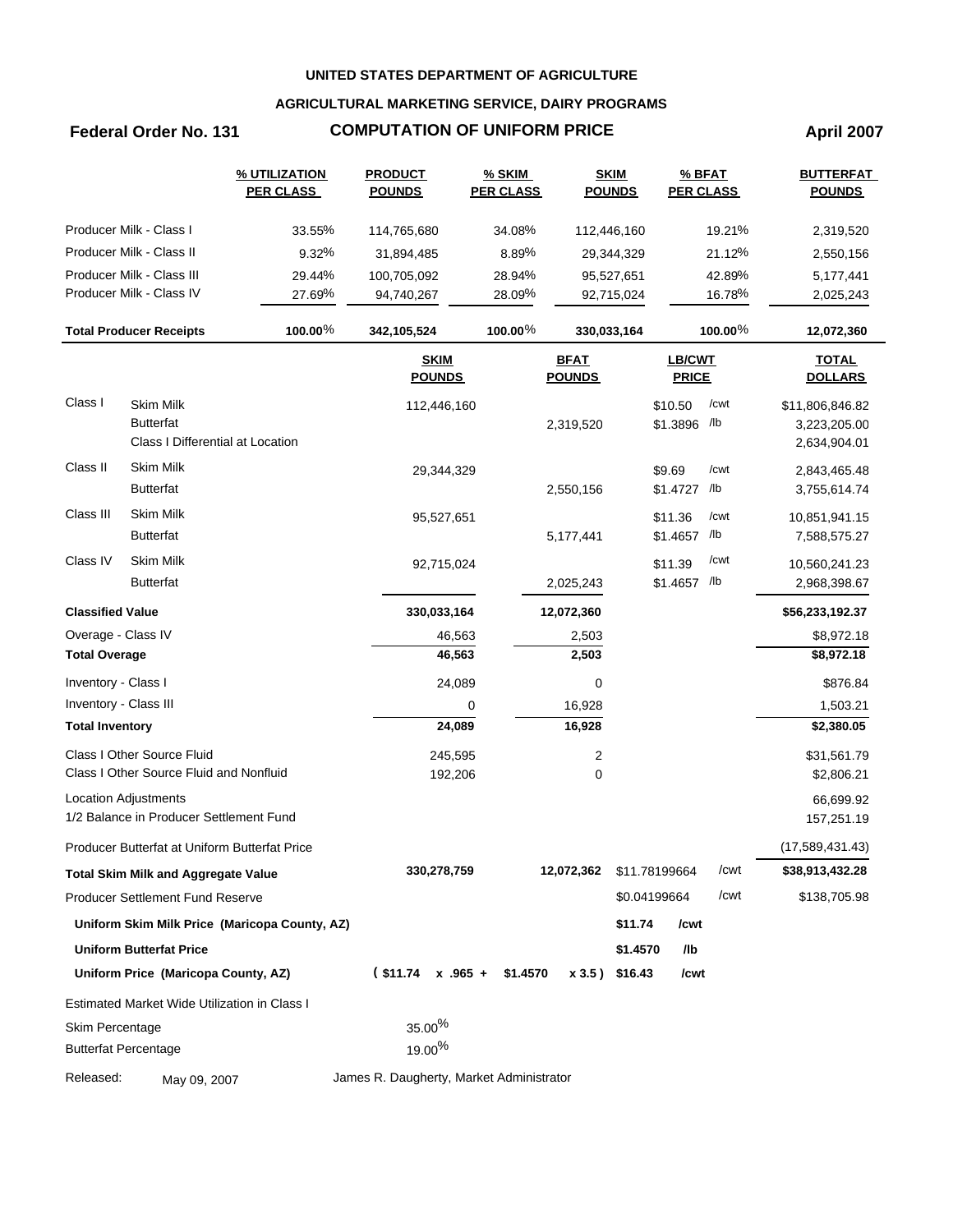### **AGRICULTURAL MARKETING SERVICE, DAIRY PROGRAMS**

# **Federal Order No. 131 COMPUTATION OF UNIFORM PRICE May 2007**

|                         |                                                                          | % UTILIZATION<br><b>PER CLASS</b>             | <b>PRODUCT</b><br><b>POUNDS</b>          |            | $%$ SKIM<br><b>PER CLASS</b> |                              | <b>SKIM</b><br><b>POUNDS</b> | <b>PER CLASS</b>              | $%$ BFAT    | <b>BUTTERFAT</b><br><b>POUNDS</b>               |
|-------------------------|--------------------------------------------------------------------------|-----------------------------------------------|------------------------------------------|------------|------------------------------|------------------------------|------------------------------|-------------------------------|-------------|-------------------------------------------------|
|                         | Producer Milk - Class I                                                  | 34.07%                                        | 117,887,992                              |            | 34.60%                       |                              | 115,490,903                  |                               | 19.67%      | 2,397,089                                       |
|                         | Producer Milk - Class II                                                 | 9.70%                                         | 33,546,624                               |            | 9.16%                        |                              | 30,562,899                   |                               | 24.47%      | 2,983,725                                       |
|                         | Producer Milk - Class III                                                | 28.13%                                        | 97,313,722                               |            | 27.57%                       |                              | 92,029,452                   |                               | 43.34%      | 5,284,270                                       |
|                         | Producer Milk - Class IV                                                 | 28.10%                                        | 97,208,684                               |            | 28.67%                       |                              | 95,681,669                   |                               | 12.52%      | 1,527,015                                       |
|                         | <b>Total Producer Receipts</b>                                           | 100.00%                                       | 345,957,022                              |            | 100.00%                      |                              | 333,764,923                  |                               | $100.00\%$  | 12,192,099                                      |
|                         |                                                                          |                                               | <b>SKIM</b><br><b>POUNDS</b>             |            |                              | <b>BFAT</b><br><b>POUNDS</b> |                              | <b>LB/CWT</b><br><b>PRICE</b> |             | <b>TOTAL</b><br><b>DOLLARS</b>                  |
| Class I                 | <b>Skim Milk</b><br><b>Butterfat</b><br>Class I Differential at Location |                                               | 115,490,903                              |            |                              | 2,397,089                    |                              | \$11.28<br>\$1.4389 /lb       | /cwt        | \$13,027,373.85<br>3,449,171.35<br>2,705,409.34 |
| Class II                | <b>Skim Milk</b><br><b>Butterfat</b>                                     |                                               |                                          | 30,562,899 |                              | 2,983,725                    |                              | \$11.50<br>\$1.5776           | /cwt<br>/lb | 3,514,733.40<br>4,707,124.55                    |
| Class III               | <b>Skim Milk</b><br><b>Butterfat</b>                                     |                                               |                                          | 92,029,452 |                              | 5,284,270                    |                              | \$12.54<br>\$1.5706           | /cwt<br>/lb | 11,540,493.28<br>8,299,474.46                   |
| Class IV                | <b>Skim Milk</b><br><b>Butterfat</b>                                     |                                               |                                          | 95,681,669 |                              | 1,527,015                    |                              | \$13.45<br>\$1.5706 /lb       | /cwt        | 12,869,184.48<br>2,398,329.76                   |
| <b>Classified Value</b> |                                                                          |                                               | 333,764,923                              |            |                              | 12,192,099                   |                              |                               |             | \$62,511,294.47                                 |
| Overage - Class II      |                                                                          |                                               |                                          | 0          |                              | 7,388                        |                              |                               |             | \$11,655.31                                     |
| Overage - Class IV      |                                                                          |                                               |                                          | 0          |                              | 1,802                        |                              |                               |             | 2,830.22                                        |
| <b>Total Overage</b>    |                                                                          |                                               |                                          | 0          |                              | 9,190                        |                              |                               |             | \$14,485.53                                     |
| Inventory - Class I     |                                                                          |                                               |                                          | 361,615    |                              | 0                            |                              |                               |             | \$8,100.17                                      |
| Inventory - Class II    |                                                                          |                                               |                                          | 854,225    |                              | 2,269                        |                              |                               |             | 1,193.54                                        |
| Inventory - Class III   |                                                                          |                                               |                                          | 281,961    |                              | 65,341                       |                              |                               |             | 10,096.82                                       |
| <b>Total Inventory</b>  |                                                                          |                                               |                                          | 1,497,801  |                              | 67,610                       |                              |                               |             | \$19,390.53                                     |
|                         | Class I Other Source Fluid                                               |                                               |                                          | 257,120    |                              | $\overline{\mathbf{c}}$      |                              |                               |             | \$35,048.38                                     |
|                         | Class I Other Source Fluid and Nonfluid                                  |                                               |                                          | 350,232    |                              | 0                            |                              |                               |             | \$630.42                                        |
|                         | <b>Location Adjustments</b><br>1/2 Balance in Producer Settlement Fund   |                                               |                                          |            |                              |                              |                              |                               |             | 69,009.93<br>172,965.04                         |
|                         | Producer Butterfat at Uniform Butterfat Price                            |                                               |                                          |            |                              |                              |                              |                               |             | (18,908,729.44)                                 |
|                         | <b>Total Skim Milk and Aggregate Value</b>                               |                                               | 334,022,043                              |            |                              | 12,192,101                   |                              | \$13.14706493                 | /cwt        | \$43,914,094.86                                 |
|                         | <b>Producer Settlement Fund Reserve</b>                                  |                                               |                                          |            |                              |                              | \$0.04706493                 |                               | /cwt        | \$157,207.24                                    |
|                         |                                                                          | Uniform Skim Milk Price (Maricopa County, AZ) |                                          |            |                              |                              | \$13.10                      | /cwt                          |             |                                                 |
|                         | <b>Uniform Butterfat Price</b>                                           |                                               |                                          |            |                              |                              | \$1.5509                     | /lb                           |             |                                                 |
|                         | Uniform Price (Maricopa County, AZ)                                      |                                               | $(S13.10 \times .965 +$                  |            | \$1.5509                     |                              | x 3.5) \$18.07               | /cwt                          |             |                                                 |
|                         | Estimated Market Wide Utilization in Class I                             |                                               |                                          |            |                              |                              |                              |                               |             |                                                 |
| Skim Percentage         |                                                                          |                                               | $34.00\%$                                |            |                              |                              |                              |                               |             |                                                 |
|                         | <b>Butterfat Percentage</b>                                              |                                               | 19.00 <sup>%</sup>                       |            |                              |                              |                              |                               |             |                                                 |
| Released:               | June 11, 2007                                                            |                                               | James R. Daugherty, Market Administrator |            |                              |                              |                              |                               |             |                                                 |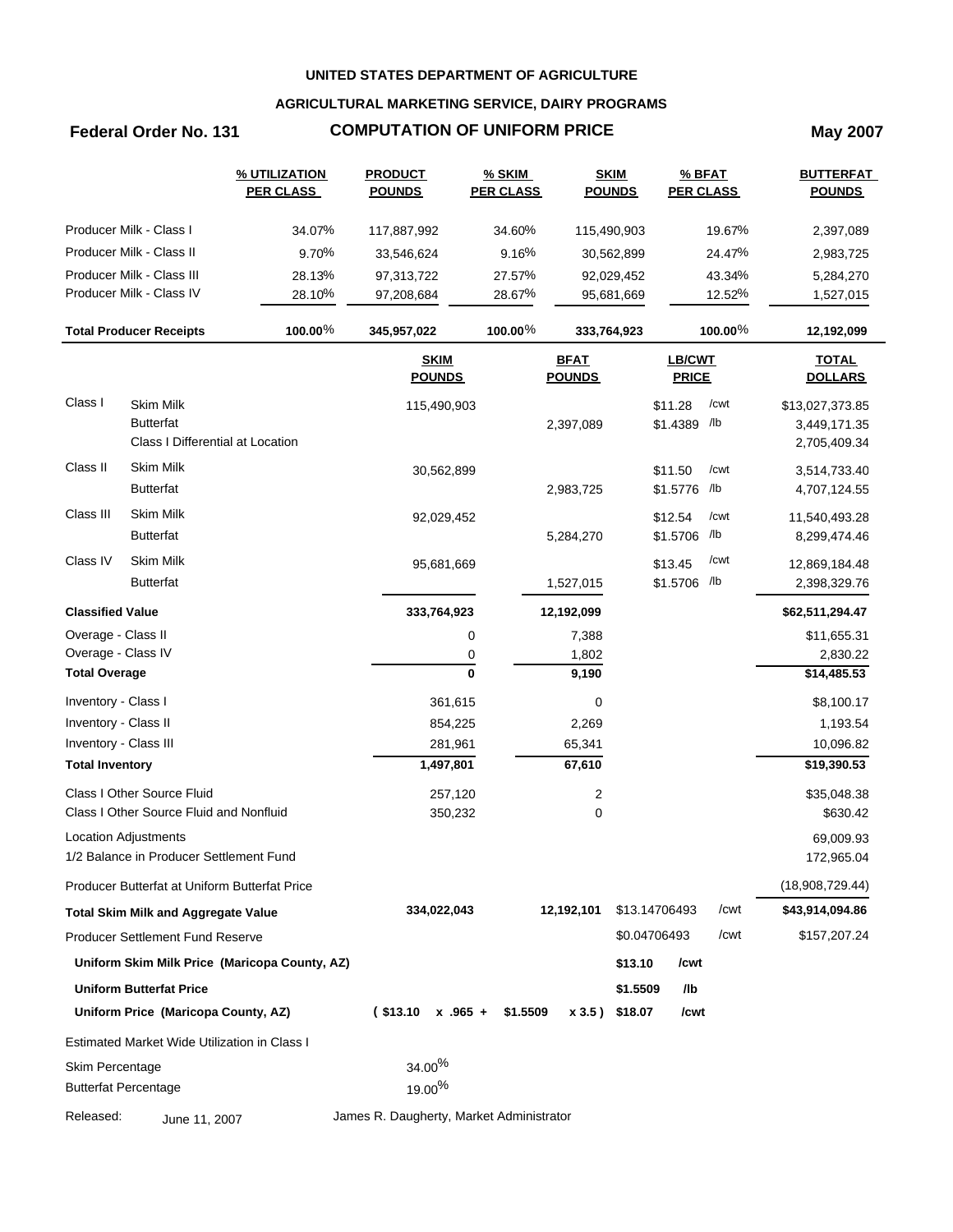### **AGRICULTURAL MARKETING SERVICE, DAIRY PROGRAMS**

## **Federal Order No. 131 COMPUTATION OF UNIFORM PRICE June 2007**

|                         |                                               | % UTILIZATION<br><b>PER CLASS</b>             | <b>PRODUCT</b><br><b>POUNDS</b>          | <b>% SKIM</b><br><b>PER CLASS</b> |                              | <b>SKIM</b><br><b>POUNDS</b> | % BFAT<br><b>PER CLASS</b> |            | <b>BUTTERFAT</b><br><b>POUNDS</b> |
|-------------------------|-----------------------------------------------|-----------------------------------------------|------------------------------------------|-----------------------------------|------------------------------|------------------------------|----------------------------|------------|-----------------------------------|
|                         | Producer Milk - Class I                       | 33.40%                                        | 107,842,189                              | 33.91%                            |                              | 105,595,964                  |                            | 19.65%     | 2,246,225                         |
|                         | Producer Milk - Class II                      | 10.24%                                        | 33,068,435                               | 9.50%                             |                              | 29,599,734                   |                            | 30.35%     | 3,468,701                         |
|                         | Producer Milk - Class III                     | 25.47%                                        | 82,228,550                               | 24.89%                            |                              | 77,533,964                   |                            | 41.08%     | 4,694,586                         |
|                         | Producer Milk - Class IV                      | 30.89%                                        | 99,742,957                               | 31.70%                            |                              | 98,723,793                   |                            | 8.92%      | 1,019,164                         |
|                         | <b>Total Producer Receipts</b>                | 100.00%                                       | 322,882,131                              | 100.00%                           |                              | 311,453,455                  |                            | 100.00 $%$ | 11,428,676                        |
|                         |                                               |                                               |                                          |                                   |                              |                              |                            |            |                                   |
|                         |                                               |                                               | <b>SKIM</b><br><b>POUNDS</b>             |                                   | <b>BFAT</b><br><b>POUNDS</b> |                              | LB/CWT<br><b>PRICE</b>     |            | <b>TOTAL</b><br><b>DOLLARS</b>    |
| Class I                 | <b>Skim Milk</b>                              |                                               | 105,595,964                              |                                   |                              |                              | \$12.88                    | /cwt       | \$13,600,760.16                   |
|                         | <b>Butterfat</b>                              |                                               |                                          |                                   | 2,246,225                    |                              | \$1.5466 /lb               |            | 3,474,011.58                      |
|                         | Class I Differential at Location              |                                               |                                          |                                   |                              |                              |                            |            | 2,472,803.88                      |
| Class II                | <b>Skim Milk</b>                              |                                               | 29,599,734                               |                                   |                              |                              | \$13.58                    | /cwt       | 4,019,643.87                      |
|                         | <b>Butterfat</b>                              |                                               |                                          |                                   | 3,468,701                    |                              | \$1.6527 /lb               |            | 5,732,722.13                      |
| Class III               | Skim Milk                                     |                                               | 77,533,964                               |                                   |                              |                              | \$14.93                    | /cwt       | 11,575,820.82                     |
|                         | <b>Butterfat</b>                              |                                               |                                          |                                   | 4,694,586                    |                              | \$1.6457 /lb               |            | 7,725,880.18                      |
| Class IV                | <b>Skim Milk</b>                              |                                               | 98,723,793                               |                                   |                              |                              | \$15.54                    | /cwt       | 15,341,677.43                     |
|                         | <b>Butterfat</b>                              |                                               |                                          |                                   | 1,019,164                    |                              | \$1.6457 /lb               |            | 1,677,238.19                      |
| <b>Classified Value</b> |                                               |                                               | 311,453,455                              |                                   | 11,428,676                   |                              |                            |            | \$65,620,558.24                   |
| Overage - Class IV      |                                               |                                               | 0                                        |                                   | 821                          |                              |                            |            | \$1,351.12                        |
| <b>Total Overage</b>    |                                               |                                               | $\mathbf{0}$                             |                                   | 821                          |                              |                            |            | \$1,351.12                        |
| Inventory - Class I     |                                               |                                               | 333,113                                  |                                   | 0                            |                              |                            |            | \$5,929.42                        |
| Inventory - Class II    |                                               |                                               | 143,658                                  |                                   | 16,008                       |                              |                            |            | 1,501.01                          |
| Inventory - Class III   |                                               |                                               | 202,319                                  |                                   | 28,986                       |                              |                            |            | 5,171.17                          |
| <b>Total Inventory</b>  |                                               |                                               | 679,090                                  |                                   | 44,994                       |                              |                            |            | \$12,601.60                       |
|                         | Class I Other Source Fluid                    |                                               | 230,526                                  |                                   | 3                            |                              |                            |            | \$35,113.83                       |
|                         | Class I Other Source Fluid and Nonfluid       |                                               | 244,775                                  |                                   | 0                            |                              |                            |            | \$0.00                            |
|                         | <b>Location Adjustments</b>                   |                                               |                                          |                                   |                              |                              |                            |            | 68,168.17                         |
|                         | 1/2 Balance in Producer Settlement Fund       |                                               |                                          |                                   |                              |                              |                            |            | 169,735.42                        |
|                         | Producer Butterfat at Uniform Butterfat Price |                                               |                                          |                                   |                              |                              |                            |            | (18,660,747.07)                   |
|                         | <b>Total Skim Milk and Aggregate Value</b>    |                                               | 311,683,981                              |                                   | 11,428,679                   |                              | \$15.15855295              | /cwt       | \$47,246,781.31                   |
|                         | <b>Producer Settlement Fund Reserve</b>       |                                               |                                          |                                   |                              |                              | \$0.04855295               | /cwt       | \$151,331.77                      |
|                         |                                               | Uniform Skim Milk Price (Maricopa County, AZ) |                                          |                                   |                              | \$15.11                      | /cwt                       |            |                                   |
|                         | <b>Uniform Butterfat Price</b>                |                                               |                                          |                                   |                              | \$1.6328                     | /lb                        |            |                                   |
|                         | Uniform Price (Maricopa County, AZ)           |                                               | $($15.11 \times .965 +$                  | \$1.6328                          |                              | x 3.5) \$20.30               | /cwt                       |            |                                   |
|                         | Estimated Market Wide Utilization in Class I  |                                               |                                          |                                   |                              |                              |                            |            |                                   |
| Skim Percentage         |                                               |                                               | $35.00\%$                                |                                   |                              |                              |                            |            |                                   |
|                         | <b>Butterfat Percentage</b>                   |                                               | $20.00\%$                                |                                   |                              |                              |                            |            |                                   |
| Released:               | July 11, 2007                                 |                                               | James R. Daugherty, Market Administrator |                                   |                              |                              |                            |            |                                   |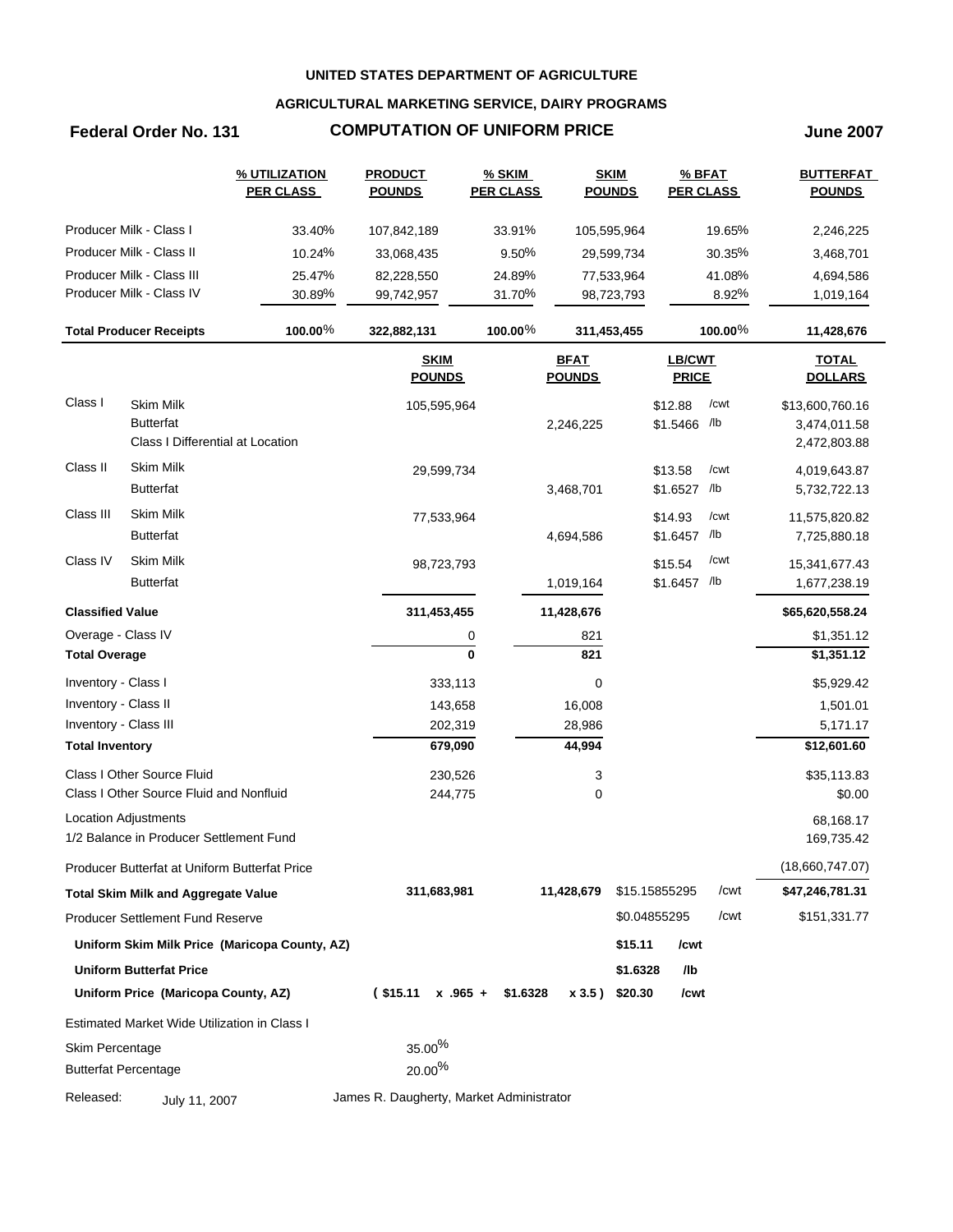### **AGRICULTURAL MARKETING SERVICE, DAIRY PROGRAMS**

# **Federal Order No. 131 COMPUTATION OF UNIFORM PRICE July 2007**

|                         |                                               | % UTILIZATION<br><b>PER CLASS</b>             | <b>PRODUCT</b><br><b>POUNDS</b>          | <b>% SKIM</b><br><b>PER CLASS</b> | <b>SKIM</b><br><b>POUNDS</b> |               | % BFAT<br><b>PER CLASS</b> |            | <b>BUTTERFAT</b><br><b>POUNDS</b> |
|-------------------------|-----------------------------------------------|-----------------------------------------------|------------------------------------------|-----------------------------------|------------------------------|---------------|----------------------------|------------|-----------------------------------|
|                         | Producer Milk - Class I                       | 34.41%                                        | 106,845,592                              | 34.93%                            | 104,618,670                  |               |                            | 20.30%     | 2,226,922                         |
|                         | Producer Milk - Class II                      | 10.93%                                        | 33,924,751                               | 10.18%                            |                              | 30,496,616    |                            | 31.24%     | 3,428,135                         |
|                         | Producer Milk - Class III                     | 29.77%                                        | 92,439,893                               | 29.23%                            |                              | 87,554,724    |                            | 44.52%     | 4,885,169                         |
|                         | Producer Milk - Class IV                      | 24.89%                                        | 77,291,042                               | 25.66%                            |                              | 76,859,139    |                            | 3.94%      | 431,903                           |
|                         | <b>Total Producer Receipts</b>                | 100.00%                                       | 310,501,278                              | 100.00%                           | 299,529,149                  |               |                            | 100.00 $%$ | 10,972,129                        |
|                         |                                               |                                               | <b>SKIM</b><br><b>POUNDS</b>             |                                   | <b>BFAT</b><br><b>POUNDS</b> |               | LB/CWT<br><b>PRICE</b>     |            | <b>TOTAL</b><br><b>DOLLARS</b>    |
| Class I                 | <b>Skim Milk</b>                              |                                               | 104,618,670                              |                                   |                              |               | \$15.61                    | /cwt       | \$16,330,974.39                   |
|                         | <b>Butterfat</b>                              |                                               |                                          |                                   | 2,226,922                    |               | \$1.6708 /lb               |            | 3,720,741.27                      |
|                         | Class I Differential at Location              |                                               |                                          |                                   |                              |               |                            |            | 2,447,689.89                      |
| Class II                | <b>Skim Milk</b>                              |                                               | 30,496,616                               |                                   |                              |               | \$16.31                    | /cwt       | 4,973,998.07                      |
|                         | <b>Butterfat</b>                              |                                               |                                          |                                   | 3,428,135                    |               | \$1.6180 /b                |            | 5,546,722.43                      |
| Class III               | Skim Milk                                     |                                               | 87,554,724                               |                                   |                              |               | \$16.31                    | /cwt       | 14,280,175.49                     |
|                         | <b>Butterfat</b>                              |                                               |                                          |                                   | 4,885,169                    |               | \$1.6110 /lb               |            | 7,870,007.26                      |
| Class IV                | Skim Milk                                     |                                               | 76,859,139                               |                                   |                              |               | \$16.58                    | /cwt       | 12,743,245.24                     |
|                         | <b>Butterfat</b>                              |                                               |                                          |                                   | 431,903                      |               | \$1.6110 /lb               |            | 695,795.74                        |
| <b>Classified Value</b> |                                               |                                               | 299,529,149                              |                                   | 10,972,129                   |               |                            |            | \$68,609,349.78                   |
| Overage - Class IV      |                                               |                                               | 45,763                                   |                                   | 10,910                       |               |                            |            | \$25,163.52                       |
| <b>Total Overage</b>    |                                               |                                               | 45,763                                   |                                   | 10,910                       |               |                            |            | \$25,163.52                       |
| Inventory - Class I     |                                               |                                               | 108,465                                  |                                   | 0                            |               |                            |            | \$2,624.86                        |
| Inventory - Class III   |                                               |                                               | 119,330                                  |                                   | 33,022                       |               |                            |            | (227.02)                          |
| <b>Total Inventory</b>  |                                               |                                               | 227,795                                  |                                   | 33,022                       |               |                            |            | \$2,397.84                        |
|                         | Class I Other Source Fluid                    |                                               | 283,495                                  |                                   | 1                            |               |                            |            | \$50,917.40                       |
|                         | <b>Location Adjustments</b>                   |                                               |                                          |                                   |                              |               |                            |            | 69,839.19                         |
|                         | 1/2 Balance in Producer Settlement Fund       |                                               |                                          |                                   |                              |               |                            |            | 169,739.00                        |
|                         | Producer Butterfat at Uniform Butterfat Price |                                               |                                          |                                   |                              |               |                            |            | (17,884,571.90)                   |
|                         | <b>Total Skim Milk and Aggregate Value</b>    |                                               | 299,812,644                              |                                   | 10,972,130                   | \$17.02491067 |                            | /cwt       | \$51,042,834.83                   |
|                         | <b>Producer Settlement Fund Reserve</b>       |                                               |                                          |                                   |                              | \$0.04491067  |                            | /cwt       | \$134,647.87                      |
|                         |                                               | Uniform Skim Milk Price (Maricopa County, AZ) |                                          |                                   |                              | \$16.98       | /cwt                       |            |                                   |
|                         | <b>Uniform Butterfat Price</b>                |                                               |                                          |                                   |                              | \$1.6300      | /lb                        |            |                                   |
|                         | Uniform Price (Maricopa County, AZ)           |                                               | $($16.98 \times .965 +$                  | \$1.6300                          | $x 3.5$ ) \$22.09            |               | /cwt                       |            |                                   |
|                         | Estimated Market Wide Utilization in Class I  |                                               |                                          |                                   |                              |               |                            |            |                                   |
| Skim Percentage         |                                               |                                               | $34.00\%$                                |                                   |                              |               |                            |            |                                   |
|                         | <b>Butterfat Percentage</b>                   |                                               | $20.00\%$                                |                                   |                              |               |                            |            |                                   |
| Released:               | August 08, 2007                               |                                               | James R. Daugherty, Market Administrator |                                   |                              |               |                            |            |                                   |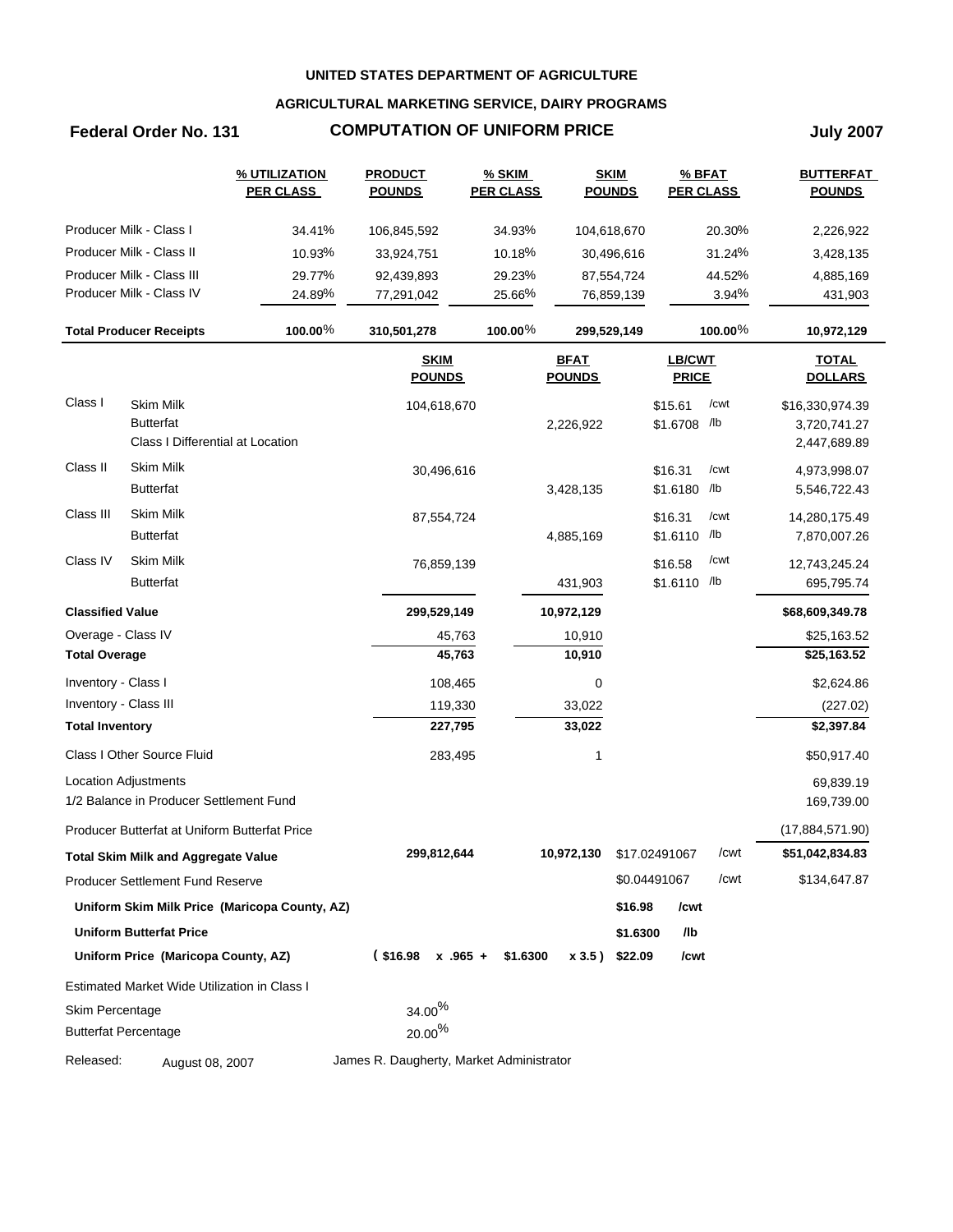### **AGRICULTURAL MARKETING SERVICE, DAIRY PROGRAMS**

# **Federal Order No. 131 COMPUTATION OF UNIFORM PRICE August 2007**

|                         |                                               | % UTILIZATION<br><b>PER CLASS</b>             | <b>PRODUCT</b><br><b>POUNDS</b>          | <b>% SKIM</b><br><b>PER CLASS</b> |                              | <b>SKIM</b><br><b>POUNDS</b> | % BFAT<br><b>PER CLASS</b> |            | <b>BUTTERFAT</b><br><b>POUNDS</b> |
|-------------------------|-----------------------------------------------|-----------------------------------------------|------------------------------------------|-----------------------------------|------------------------------|------------------------------|----------------------------|------------|-----------------------------------|
|                         | Producer Milk - Class I                       | 41.01%                                        | 118,865,853                              | 41.67%                            |                              | 116,508,482                  |                            | 23.07%     | 2,357,371                         |
|                         | Producer Milk - Class II                      | 11.13%                                        | 32,255,253                               | 10.29%                            |                              | 28,777,724                   |                            | 34.02%     | 3,477,529                         |
|                         | Producer Milk - Class III                     | 31.27%                                        | 90,624,202                               | 30.84%                            |                              | 86,237,804                   |                            | 42.91%     | 4,386,398                         |
|                         | Producer Milk - Class IV                      | 16.59%                                        | 48,086,524                               | 17.20%                            |                              | 48,086,524                   |                            | 0.00%      | 0                                 |
|                         | <b>Total Producer Receipts</b>                | 100.00%                                       | 289,831,832                              | 100.00 $%$                        | 279,610,534                  |                              |                            | $100.00\%$ | 10,221,298                        |
|                         |                                               |                                               | <b>SKIM</b><br><b>POUNDS</b>             |                                   | <b>BFAT</b><br><b>POUNDS</b> |                              | LB/CWT<br><b>PRICE</b>     |            | <b>TOTAL</b><br><b>DOLLARS</b>    |
| Class I                 | <b>Skim Milk</b>                              |                                               | 116,508,482                              |                                   |                              |                              | \$16.74                    | /cwt       | \$19,503,519.88                   |
|                         | <b>Butterfat</b>                              |                                               |                                          |                                   | 2,357,371                    |                              | \$1.6010 /lb               |            | 3,774,150.98                      |
|                         | Class I Differential at Location              |                                               |                                          |                                   |                              |                              |                            |            | 2,729,951.17                      |
| Class II                | <b>Skim Milk</b>                              |                                               | 28,777,724                               |                                   |                              |                              | \$17.44                    | /cwt       | 5,018,835.07                      |
|                         | <b>Butterfat</b>                              |                                               |                                          |                                   | 3,477,529                    |                              | \$1.5942 /lb               |            | 5,543,876.73                      |
| Class III               | Skim Milk                                     |                                               | 86,237,804                               |                                   |                              |                              | \$14.79                    | /cwt       | 12,754,571.22                     |
|                         | <b>Butterfat</b>                              |                                               |                                          |                                   | 4,386,398                    |                              | \$1.5872 /lb               |            | 6,962,090.90                      |
| Class IV                | Skim Milk                                     |                                               | 48,086,524                               |                                   |                              |                              | \$16.91                    | /cwt       | 8,131,431.21                      |
|                         | <b>Butterfat</b>                              |                                               |                                          |                                   | 0                            |                              | \$1.5872 /lb               |            | 0.00                              |
| <b>Classified Value</b> |                                               |                                               | 279,610,534                              |                                   | 10,221,298                   |                              |                            |            | \$64,418,427.16                   |
| Inventory - Class I     |                                               |                                               | 9,365                                    |                                   | 0                            |                              |                            |            | \$235.06                          |
| Inventory - Class II    |                                               |                                               | 61,724                                   |                                   | 0                            |                              |                            |            | 530.83                            |
| Inventory - Class III   |                                               |                                               | 1,147,768                                |                                   | 398,487                      |                              |                            |            | (30,029.04)                       |
| <b>Total Inventory</b>  |                                               |                                               | 1,218,857                                |                                   | 398,487                      |                              |                            |            | (\$29,263.15)                     |
|                         | Class I Other Source Fluid                    |                                               | 231,215                                  |                                   | 2                            |                              |                            |            | \$44,142.19                       |
|                         | Location Adjustments                          |                                               |                                          |                                   |                              |                              |                            |            | 70,062.63                         |
|                         | 1/2 Balance in Producer Settlement Fund       |                                               |                                          |                                   |                              |                              |                            |            | 161,189.75                        |
|                         | Producer Butterfat at Uniform Butterfat Price |                                               |                                          |                                   |                              |                              |                            |            | (16, 333, 637.40)                 |
|                         | <b>Total Skim Milk and Aggregate Value</b>    |                                               | 279,841,749                              |                                   | 10,221,300                   |                              | \$17.27080443              | /cwt       | \$48,330,921.18                   |
|                         | Producer Settlement Fund Reserve              |                                               |                                          |                                   |                              |                              | \$0.04080443               | /cwt       | \$114,187.83                      |
|                         |                                               | Uniform Skim Milk Price (Maricopa County, AZ) |                                          |                                   |                              | \$17.23                      | /cwt                       |            |                                   |
|                         | <b>Uniform Butterfat Price</b>                |                                               |                                          |                                   |                              | \$1.5980                     | /lb                        |            |                                   |
|                         | Uniform Price (Maricopa County, AZ)           |                                               | $$17.23 \times .965 + $1.5980$           |                                   | x 3.5) \$22.22               |                              | /cwt                       |            |                                   |
|                         | Estimated Market Wide Utilization in Class I  |                                               |                                          |                                   |                              |                              |                            |            |                                   |
| Skim Percentage         |                                               |                                               | $35.00\%$                                |                                   |                              |                              |                            |            |                                   |
|                         | <b>Butterfat Percentage</b>                   |                                               | $20.00\%$                                |                                   |                              |                              |                            |            |                                   |
| Released:               | September 11, 2007                            |                                               | James R. Daugherty, Market Administrator |                                   |                              |                              |                            |            |                                   |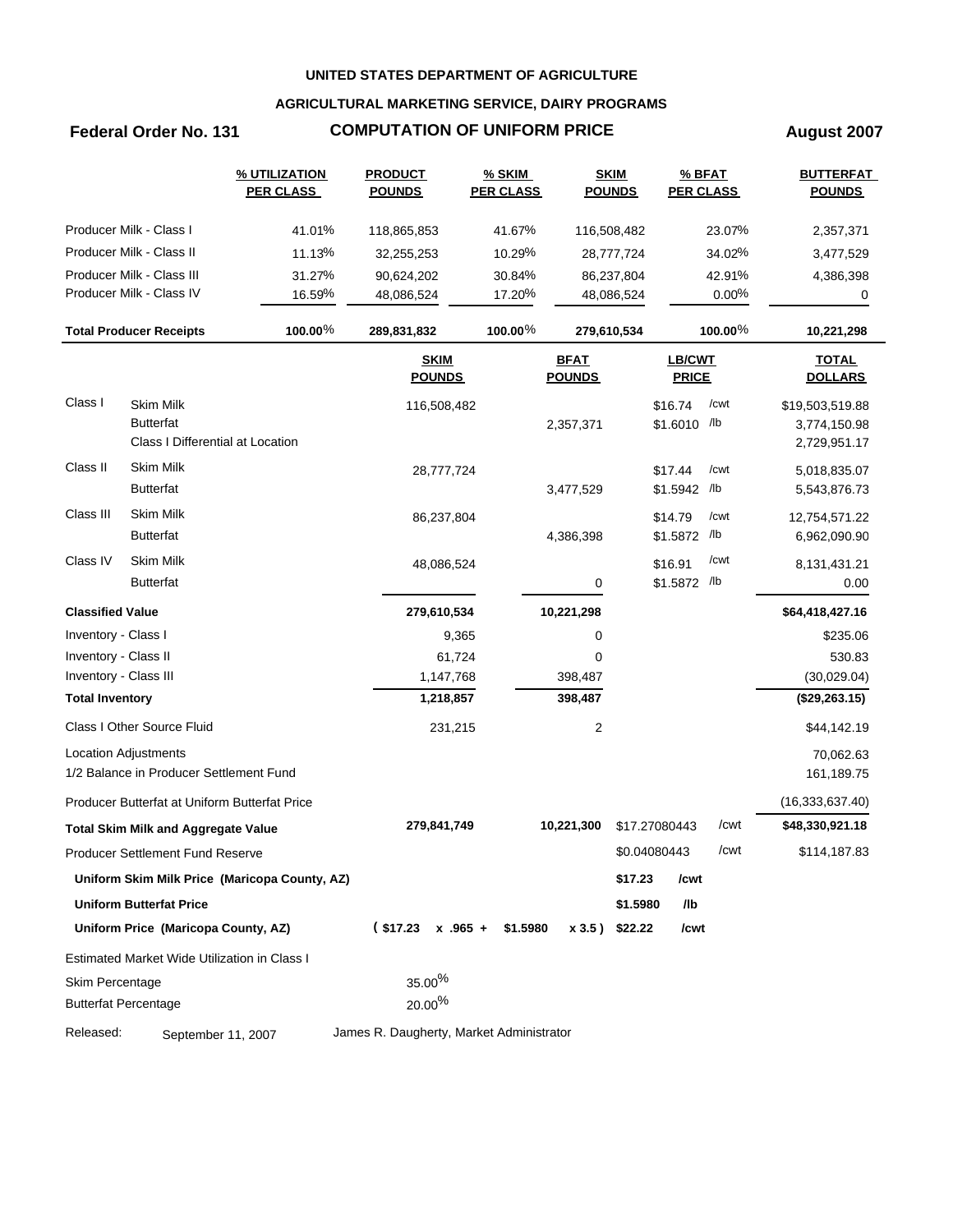### **AGRICULTURAL MARKETING SERVICE, DAIRY PROGRAMS**

# **Federal Order No. 131 COMPUTATION OF UNIFORM PRICE September 2007**

|                         |                                                                          | % UTILIZATION<br><b>PER CLASS</b>             | <b>PRODUCT</b><br><b>POUNDS</b>          | % SKIM<br><b>PER CLASS</b> |                              | <b>SKIM</b><br><b>POUNDS</b>  |                               | % BFAT<br><b>PER CLASS</b> | <b>BUTTERFAT</b><br><b>POUNDS</b>               |
|-------------------------|--------------------------------------------------------------------------|-----------------------------------------------|------------------------------------------|----------------------------|------------------------------|-------------------------------|-------------------------------|----------------------------|-------------------------------------------------|
|                         | Producer Milk - Class I                                                  | 39.28%                                        | 110,988,700                              | 39.91%                     |                              | 108,777,010                   |                               | 22.15%                     | 2,211,690                                       |
|                         | Producer Milk - Class II                                                 | 9.35%                                         | 26,421,941                               | 8.55%                      |                              | 23,303,416                    |                               | 31.24%                     | 3,118,525                                       |
|                         | Producer Milk - Class III                                                | 31.92%                                        | 90,188,819                               | 31.41%                     |                              | 85,624,481                    |                               | 45.72%                     | 4,564,338                                       |
|                         | Producer Milk - Class IV                                                 | 19.45%                                        | 54,974,562                               | 20.13%                     |                              | 54,885,575                    |                               | 0.89%                      | 88,987                                          |
|                         | <b>Total Producer Receipts</b>                                           | 100.00%                                       | 282,574,022                              | 100.00 $%$                 |                              | 272,590,482                   |                               | 100.00 $%$                 | 9,983,540                                       |
|                         |                                                                          |                                               | <b>SKIM</b><br><b>POUNDS</b>             |                            | <b>BFAT</b><br><b>POUNDS</b> |                               | <b>LB/CWT</b><br><b>PRICE</b> |                            | <b>TOTAL</b><br><b>DOLLARS</b>                  |
| Class I                 | <b>Skim Milk</b><br><b>Butterfat</b><br>Class I Differential at Location |                                               | 108,777,010                              |                            | 2,211,690                    |                               | \$16.76<br>\$1.6382 /lb       | /cwt                       | \$18,231,026.87<br>3,623,190.56<br>2,546,978.20 |
| Class II                | <b>Skim Milk</b><br><b>Butterfat</b>                                     |                                               | 23,303,416                               |                            | 3,118,525                    |                               | \$17.46<br>\$1.5171           | /cwt<br>/lb                | 4,068,776.43<br>4,731,114.28                    |
| Class III               | <b>Skim Milk</b><br><b>Butterfat</b>                                     |                                               | 85,624,481                               |                            | 4,564,338                    |                               | \$15.32<br>\$1.5101           | /cwt<br>/lb                | 13,117,670.48<br>6,892,606.82                   |
| Class IV                | Skim Milk<br><b>Butterfat</b>                                            |                                               | 54,885,575                               |                            | 88,987                       |                               | \$16.92<br>\$1.5101 /lb       | /cwt                       | 9,286,639.30<br>134,379.27                      |
| <b>Classified Value</b> |                                                                          |                                               | 272,590,482                              |                            | 9,983,540                    |                               |                               |                            | \$62,632,382.21                                 |
| Inventory - Class III   |                                                                          |                                               |                                          | 0                          | 358,616                      |                               |                               |                            | (\$27,649.29)                                   |
| <b>Total Inventory</b>  |                                                                          |                                               |                                          | $\bf{0}$                   | 358,616                      |                               |                               |                            | (\$27,649.29)                                   |
|                         | Class I Other Source Fluid                                               |                                               | 233,871                                  |                            | 2                            |                               |                               |                            | \$44,696.06                                     |
|                         | <b>Location Adjustments</b>                                              |                                               |                                          |                            |                              |                               |                               |                            | 68,534.62                                       |
|                         | 1/2 Balance in Producer Settlement Fund                                  |                                               |                                          |                            |                              |                               |                               |                            | 165,285.80                                      |
|                         | Producer Butterfat at Uniform Butterfat Price                            |                                               | 272,824,353                              |                            | 9,983,542                    |                               | \$17.39276132                 | /cwt                       | (15, 431, 560.87)<br>\$47,451,688.53            |
|                         | <b>Total Skim Milk and Aggregate Value</b>                               |                                               |                                          |                            |                              |                               |                               |                            |                                                 |
|                         | Producer Settlement Fund Reserve                                         |                                               |                                          |                            |                              |                               | \$0.04276132                  | /cwt                       | \$116,663.29                                    |
|                         |                                                                          | Uniform Skim Milk Price (Maricopa County, AZ) |                                          |                            |                              | \$17.35                       | /cwt                          |                            |                                                 |
|                         | <b>Uniform Butterfat Price</b><br>Uniform Price (Maricopa County, AZ)    |                                               | $$17.35 \times .965 + $1.5457$           |                            |                              | \$1.5457<br>$x 3.5$ ) \$22.15 | /lb<br>/cwt                   |                            |                                                 |
|                         | Estimated Market Wide Utilization in Class I                             |                                               |                                          |                            |                              |                               |                               |                            |                                                 |
| Skim Percentage         |                                                                          |                                               | 42.00%                                   |                            |                              |                               |                               |                            |                                                 |
|                         | <b>Butterfat Percentage</b>                                              |                                               | 23.00%                                   |                            |                              |                               |                               |                            |                                                 |
| Released:               | October 10, 2007                                                         |                                               | James R. Daugherty, Market Administrator |                            |                              |                               |                               |                            |                                                 |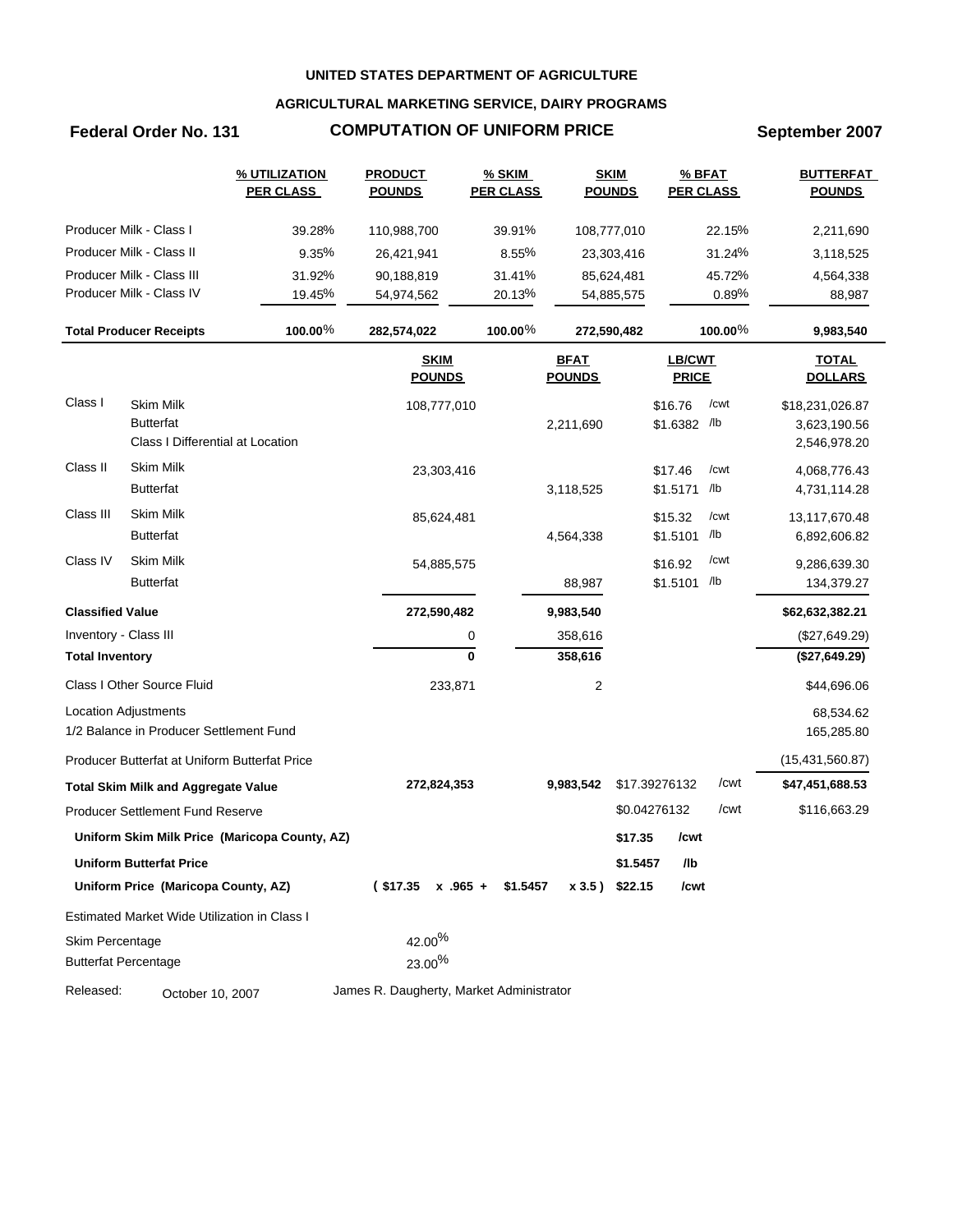### **AGRICULTURAL MARKETING SERVICE, DAIRY PROGRAMS**

## **Federal Order No. 131 COMPUTATION OF UNIFORM PRICE October 2007**

|                              |                                                             | % UTILIZATION<br><b>PER CLASS</b>             | <b>PRODUCT</b><br><b>POUNDS</b>          | % SKIM<br><b>PER CLASS</b> |                              | <b>SKIM</b><br><b>POUNDS</b> |                         | % BFAT<br><b>PER CLASS</b> | <b>BUTTERFAT</b><br><b>POUNDS</b> |
|------------------------------|-------------------------------------------------------------|-----------------------------------------------|------------------------------------------|----------------------------|------------------------------|------------------------------|-------------------------|----------------------------|-----------------------------------|
|                              | <b>Producer Milk - Class I</b>                              | 39.93%                                        | 123,526,941                              | 40.61%                     |                              | 121,026,799                  |                         | 22.21%                     | 2,500,142                         |
|                              | <b>Producer Milk - Class II</b>                             | 8.71%                                         | 26,928,075                               | 7.93%                      |                              | 23,635,119                   |                         | 29.26%                     | 3,292,956                         |
|                              | <b>Producer Milk - Class III</b>                            | 29.44%                                        | 91,044,987                               | 28.72%                     |                              | 85,600,559                   |                         | 48.38%                     | 5,444,428                         |
|                              | Producer Milk - Class IV                                    | 21.92%                                        | 67,784,707                               | 22.74%                     |                              | 67,768,176                   |                         | 0.15%                      | 16,531                            |
|                              | <b>Total Producer Receipts</b>                              | 100.00%                                       | 309,284,710                              | $100.00\%$                 |                              | 298,030,653                  |                         | $100.00\%$                 | 11,254,057                        |
|                              |                                                             |                                               | <b>SKIM</b><br><b>POUNDS</b>             |                            | <b>BFAT</b><br><b>POUNDS</b> |                              | LB/CWT<br><b>PRICE</b>  |                            | <b>TOTAL</b><br><b>DOLLARS</b>    |
| Class I                      | <b>Skim Milk</b>                                            |                                               | 121,026,799                              |                            |                              |                              | \$16.86                 | /cwt                       | \$20,405,118.30                   |
|                              | <b>Butterfat</b><br><b>Class I Differential at Location</b> |                                               |                                          |                            | 2,500,142                    |                              | \$1.5209 /lb            |                            | 3,802,465.96<br>2,837,923.33      |
| <b>Class II</b>              | <b>Skim Milk</b>                                            |                                               | 23,635,119                               |                            |                              |                              | \$17.56                 | /cwt                       | 4,150,326.90                      |
|                              | <b>Butterfat</b>                                            |                                               |                                          |                            | 3,292,956                    |                              | \$1.4162 /lb            |                            | 4,663,484.29                      |
| <b>Class III</b>             | <b>Skim Milk</b><br><b>Butterfat</b>                        |                                               | 85,600,559                               |                            | 5,444,428                    |                              | \$14.27<br>\$1.4092 /lb | /cwt                       | 12,215,199.77<br>7,672,287.93     |
| <b>Class IV</b>              | <b>Skim Milk</b>                                            |                                               | 67,768,176                               |                            |                              |                              | \$16.97                 | /cwt                       | 11,500,259.47                     |
|                              | <b>Butterfat</b>                                            |                                               |                                          |                            | 16,531                       |                              | \$1.4092 /lb            |                            | 23,295.49                         |
| <b>Classified Value</b>      |                                                             |                                               | 298,030,653                              |                            | 11,254,057                   |                              |                         |                            | \$67,270,361.44                   |
| <b>Inventory - Class III</b> |                                                             |                                               | 2,202,051                                |                            | 497,453                      |                              |                         |                            | (\$108,547.35)                    |
| <b>Total Inventory</b>       |                                                             |                                               | 2,202,051                                |                            | 497,453                      |                              |                         |                            | (\$108,547.35)                    |
|                              | <b>Class I Other Source Fluid</b>                           |                                               | 341,926                                  |                            | 2                            |                              |                         |                            | \$65,687.08                       |
|                              | <b>Location Adjustments</b>                                 |                                               |                                          |                            |                              |                              |                         |                            | 73,051.79                         |
|                              | 1/2 Balance in Producer Settlement Fund                     |                                               |                                          |                            |                              |                              |                         |                            | 157,718.49                        |
|                              | <b>Producer Butterfat at Uniform Butterfat Price</b>        |                                               |                                          |                            |                              |                              |                         |                            | (16, 218, 224.42)                 |
|                              | <b>Total Skim Milk and Aggregate Value</b>                  |                                               | 298,372,579                              |                            | 11,254,059                   |                              | \$17.17317563           | /cwt                       | \$51,240,047.03                   |
|                              | <b>Producer Settlement Fund Reserve</b>                     |                                               |                                          |                            |                              |                              | \$0.04317563            | /cwt                       | \$128,824.24                      |
|                              |                                                             | Uniform Skim Milk Price (Maricopa County, AZ) |                                          |                            |                              | \$17.13                      | /cwt                    |                            |                                   |
|                              | <b>Uniform Butterfat Price</b>                              |                                               |                                          |                            |                              | \$1.4411                     | /lb                     |                            |                                   |
|                              | Uniform Price (Maricopa County, AZ)                         |                                               | $($17.13 \times .965 + $1.4411$          |                            | x 3.5) \$21.57               |                              | /cwt                    |                            |                                   |
|                              | <b>Estimated Market Wide Utilization in Class I</b>         |                                               |                                          |                            |                              |                              |                         |                            |                                   |
| <b>Skim Percentage</b>       |                                                             |                                               | $40.00\%$                                |                            |                              |                              |                         |                            |                                   |
|                              | <b>Butterfat Percentage</b>                                 |                                               | 22.00%                                   |                            |                              |                              |                         |                            |                                   |
| Released:                    | November 09, 2007                                           |                                               | James R. Daugherty, Market Administrator |                            |                              |                              |                         |                            |                                   |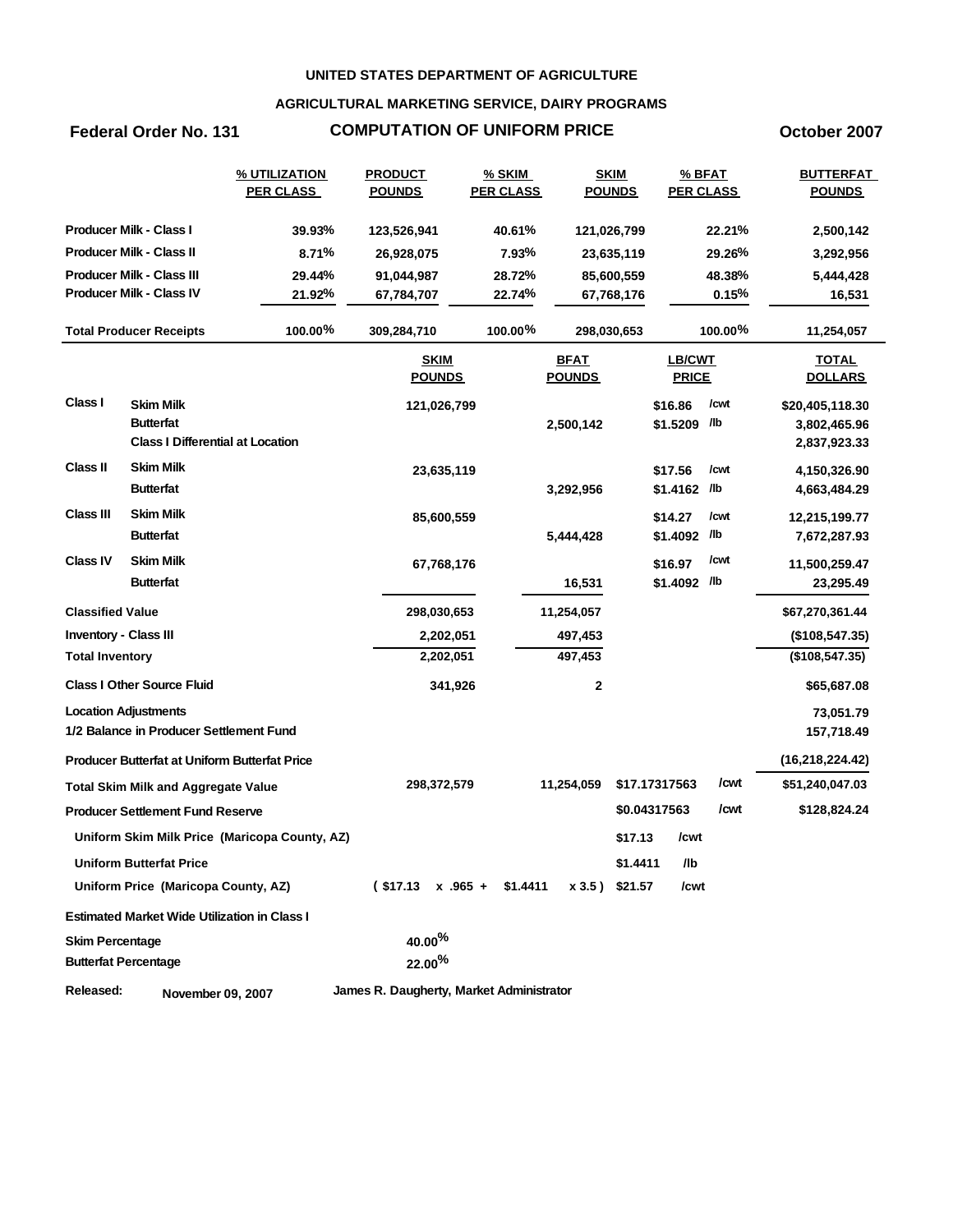### **AGRICULTURAL MARKETING SERVICE, DAIRY PROGRAMS**

## **Federal Order No. 131 COMPUTATION OF UNIFORM PRICE November 2007**

|                         |                                               | % UTILIZATION<br><b>PER CLASS</b>             | <b>PRODUCT</b><br><b>POUNDS</b>          | $%$ SKIM<br><b>PER CLASS</b> |                              | <b>SKIM</b><br><b>POUNDS</b> |                        | % BFAT<br><b>PER CLASS</b> | <b>BUTTERFAT</b><br><b>POUNDS</b> |
|-------------------------|-----------------------------------------------|-----------------------------------------------|------------------------------------------|------------------------------|------------------------------|------------------------------|------------------------|----------------------------|-----------------------------------|
|                         | Producer Milk - Class I                       | 39.27%                                        | 121,079,709                              | 39.92%                       |                              | 118,602,582                  |                        | 22.08%                     | 2,477,127                         |
|                         | Producer Milk - Class II                      | 6.95%                                         | 21,421,037                               | 6.24%                        |                              | 18,548,889                   |                        | 25.61%                     | 2,872,148                         |
|                         | Producer Milk - Class III                     | 31.00%                                        | 95,606,806                               | 30.26%                       |                              | 89,930,165                   |                        | 50.61%                     | 5,676,641                         |
|                         | Producer Milk - Class IV                      | 22.78%                                        | 70,252,327                               | 23.58%                       |                              | 70,061,688                   |                        | 1.70%                      | 190,639                           |
|                         | <b>Total Producer Receipts</b>                | 100.00%                                       | 308,359,879                              | 100.00 $%$                   |                              | 297, 143, 324                |                        | 100.00 $%$                 | 11,216,555                        |
|                         |                                               |                                               | <b>SKIM</b><br><b>POUNDS</b>             |                              | <b>BFAT</b><br><b>POUNDS</b> |                              | LB/CWT<br><b>PRICE</b> |                            | <b>TOTAL</b><br><b>DOLLARS</b>    |
| Class I                 | <b>Skim Milk</b>                              |                                               | 118,602,582                              |                              |                              |                              | \$17.04                | /cwt                       | \$20,209,879.97                   |
|                         | <b>Butterfat</b>                              |                                               |                                          |                              | 2,477,127                    |                              | \$1.4318 /lb           |                            | 3,546,750.44                      |
|                         | Class I Differential at Location              |                                               |                                          |                              |                              |                              |                        |                            | 2,784,046.16                      |
| Class II                | <b>Skim Milk</b>                              |                                               | 18,548,889                               |                              |                              |                              | \$17.74                | /cwt                       | 3,290,572.90                      |
|                         | <b>Butterfat</b>                              |                                               |                                          |                              | 2,872,148                    |                              | \$1.4147 /lb           |                            | 4,063,227.77                      |
| Class III               | Skim Milk                                     |                                               | 89,930,165                               |                              |                              |                              | \$14.81                | /cwt                       | 13,318,657.43                     |
|                         | <b>Butterfat</b>                              |                                               |                                          |                              | 5,676,641                    |                              | \$1.4077 /lb           |                            | 7,991,007.53                      |
| Class IV                | Skim Milk                                     |                                               | 70,061,688                               |                              |                              |                              | \$16.03                | /cwt                       | 11,230,888.59                     |
|                         | <b>Butterfat</b>                              |                                               |                                          |                              | 190,639                      |                              | \$1.4077 /lb           |                            | 268,362.52                        |
| <b>Classified Value</b> |                                               |                                               | 297, 143, 324                            |                              | 11,216,555                   |                              |                        |                            | \$66,703,393.31                   |
| Inventory - Class III   |                                               |                                               | 279,647                                  |                              | 41,262                       |                              |                        |                            | (\$6,102.26)                      |
| <b>Total Inventory</b>  |                                               |                                               | 279,647                                  |                              | 41,262                       |                              |                        |                            | (\$6,102.26)                      |
|                         | Class I Other Source Fluid                    |                                               | 319,270                                  |                              | 1                            |                              |                        |                            | \$61,907.92                       |
|                         | Location Adjustments                          |                                               |                                          |                              |                              |                              |                        |                            | 68,130.18                         |
|                         | 1/2 Balance in Producer Settlement Fund       |                                               |                                          |                              |                              |                              |                        |                            | 156,942.68                        |
|                         | Producer Butterfat at Uniform Butterfat Price |                                               |                                          |                              |                              |                              |                        |                            | (15,926,387.86)                   |
|                         | <b>Total Skim Milk and Aggregate Value</b>    |                                               | 297,462,594                              |                              | 11,216,556                   |                              | \$17.16447210          | /cwt                       | \$51,057,883.97                   |
|                         | Producer Settlement Fund Reserve              |                                               |                                          |                              |                              |                              | \$0.04447210           | /cwt                       | \$132,287.86                      |
|                         |                                               | Uniform Skim Milk Price (Maricopa County, AZ) |                                          |                              |                              | \$17.12                      | /cwt                   |                            |                                   |
|                         | <b>Uniform Butterfat Price</b>                |                                               |                                          |                              |                              | \$1.4199                     | /lb                    |                            |                                   |
|                         | Uniform Price (Maricopa County, AZ)           |                                               | $$17.12 \times .965 + $1.4199$           |                              |                              | x 3.5) \$21.49               | /cwt                   |                            |                                   |
|                         | Estimated Market Wide Utilization in Class I  |                                               |                                          |                              |                              |                              |                        |                            |                                   |
| Skim Percentage         |                                               |                                               | 41.00%                                   |                              |                              |                              |                        |                            |                                   |
|                         | <b>Butterfat Percentage</b>                   |                                               | 22.00%                                   |                              |                              |                              |                        |                            |                                   |
| Released:               | December 11, 2007                             |                                               | James R. Daugherty, Market Administrator |                              |                              |                              |                        |                            |                                   |